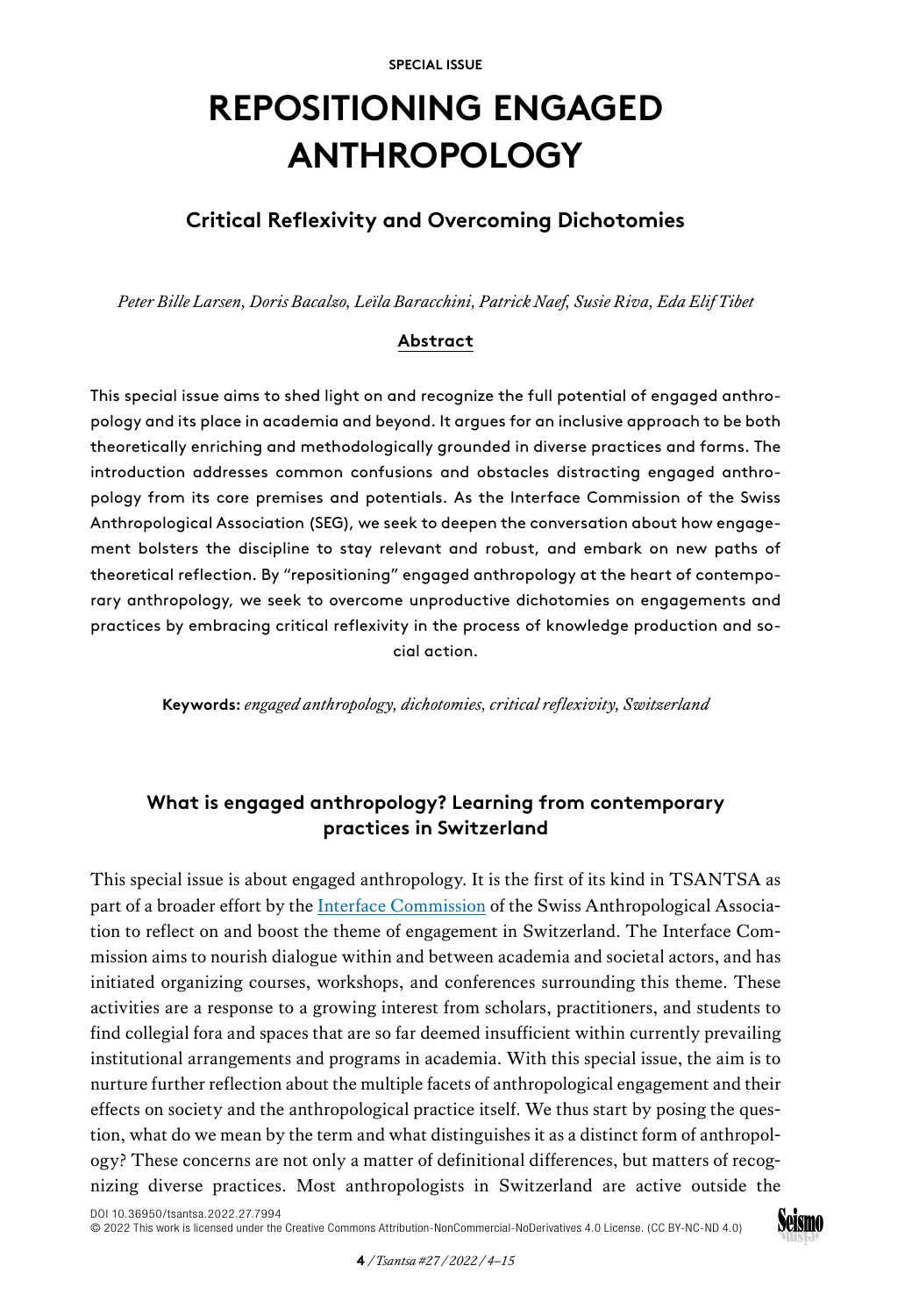institutional corridors of academia. Yet, their activities and contributions towards both society and the discipline still need to be systematically recognized within and across disciplines. Even if different forms of engagement often fill a lot in anthropologists' lives and are variably reflected in their CVs, their valuation do not necessarily translate in performance sheets and for more equitable career mobility. We here seek to interrogate the multiple ways anthropologists creatively deploy anthropological perspectives in diverse non-academic contexts. What do their specific engagements and experiences tell us about engaged anthropological research and challenges in Switzerland, and by extension, of anthropology more broadly? What can be learned from these engagement practices that encompass both local and global issues? Through case studies ranging from co-creating with refugees, dancing to address racism, tackling culture and environmental issues with change-makers, to collaborating on interventions with international organizations and other partnerships, the contributions illustrate how engagement is at the very heart of what many anthropologists do. Importantly, these practices defy sharp divides between the "pure" or "academic" and its implicit "other," whether labeled as "applied" or simply "non-academic." A step back to revisit definitions is thus warranted.

## **Redefining engaged anthropology**

Literature offers multiple definitions of "engaged anthropology" (Low and Merry 2010). For some, engagement is about adopting a pragmatic "everyday" approach to contribute to "useful" problem-solving in diverse applied contexts. Other conceptions underline the practice of engagement from a critical value-driven and transformative sense of action research and a "desire for relevance" (Besteman and Haugerud 2013) addressing global challenges such as social justice, environmental sustainability, and peace. Besteman, for example, qualifies "engaged anthropology," in opposition to the "messaging" of public anthropology as:

*… collaborative, critical, reflexive, practical (in that it is oriented toward the achievement of shared goals), and* values-driven *or associated with value judgments … It seeks to be transformative (of knowledge, representations, material context, the status quo) and often self-consciously strives to* work against the power differential *rather than reinforcing it.*  (2013, 3, emphasis in roman added)

Certain authors place the question of collaboration and partnership at the heart of an engaged approach (Smith 1999; Lassiter 2005; Besteman 2013; Sillitoe 2015). Some advocate for a "militant anthropology" (Scheper-Hughes 1995) or an "activist anthropology" (Kirsch 2002; Lyon-Callo and Hyatt 2003; Hale 2006), while others again speak about a "publicly engaged anthropology" (Bringa and Bendixsen 2016) and call for more "public presence" of anthropological debates in the public sphere (Eriksen 2006).

Engaged anthropology may thus encompass highly diverse practices such as advocacy, activism, collaborative projects on representation, memory, history, and knowledge as well as applied work based on joint partnerships and projects. Attention to its multiple forms and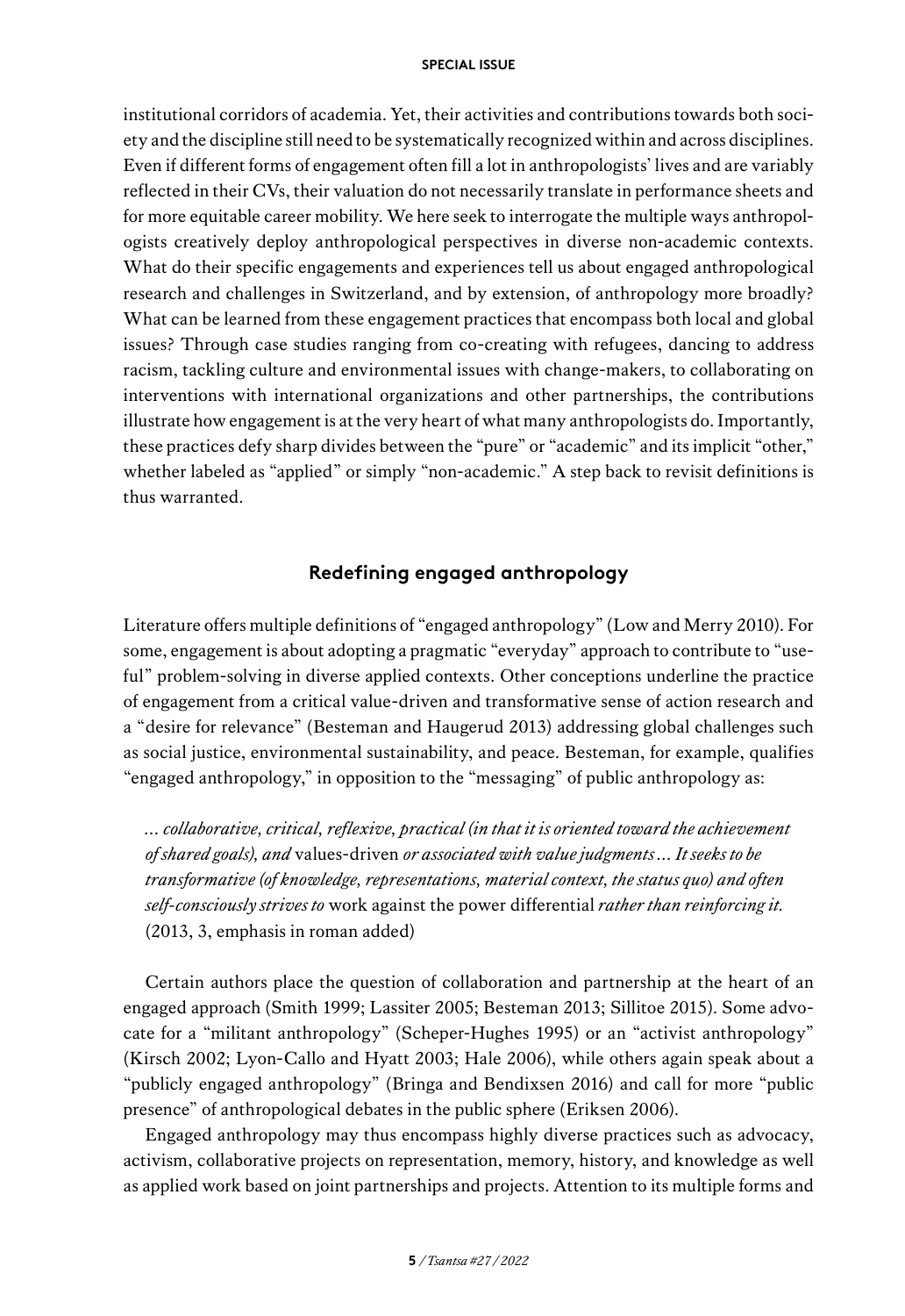meanings is crucial. As Low and Merry (2010) noted within the context of engaged anthropology in the United States, engagement may mean sharing and support, teaching and public education, social critique, collaboration, advocacy, and activism.

What is defined as "engaged" clearly varies in the literature, often conflating advocacy with applied positionalities. However, what appears clear is a shared concern for more responsive and relevant anthropology that acknowledges how theory-building as "commitment to engaging with issues that concern a wide audience, remains as possible and as vital today as it has always been" (Martin and Flynn 2015, 14). As Warren (2006, 222–223) reflected:

*[F]or those who value engagement, it is time to come to new understandings of what makes good anthropology… [it is] in developing a new self-consciousness about how we do it, and identifying new issues, powerful questions, and innovative framings through which to assert the salience of our well-honed approaches to real-world issues… to keep alive the pluralism… central to our intellectual project in the face of institutional insecurities about the academy's future in our society.*

Rather than a zero-sum game, there is room for far more critical reflexivity emancipating the discipline from unproductive divisions and fragmentation. As the contributors in this Special Issue demonstrate, different forms of engagement open up new vistas and promising theoretical-cum-conceptual horizons.

Rather than abandoning the concept due to such heterogeneity of meanings, we seek to embrace diverse understandings and practices as a source of epistemological innovation both in terms of empirical questioning and theory-building. This approach to engaged anthropology underscores collaboration and reflexivity, a willingness to be involved in complex social realities that can reveal lines of contention, and a moral orientation toward social transformation.

This may seem counterintuitive as engagement is at times thought to result in positions and epistemological closures constrained by political or organizational imperatives<sup>1</sup>. Purism is, of course, not an academic monopoly. While stereotypical images of the anthropologist-cum-activist bound to speak the language of political ideology or the anthropologist-cum-bureaucrat silenced by organizational dogma may form part of the landscape, such images do little justice to the potentially challenging and reflexively informed practices of anthropological engagement. Critical engagement is not merely one of "taking sides" but involves navigating within complexity of political processes. This is, of course, also true for other academic perspectives – most clearly evident in countries subject to authoritarian practices.

<sup>1</sup> The tendency of calls for cemented forms of engagement "in support of" a given cause lingers along similar lines of wishing to provide anthropological answers, or to sign up to a given answer.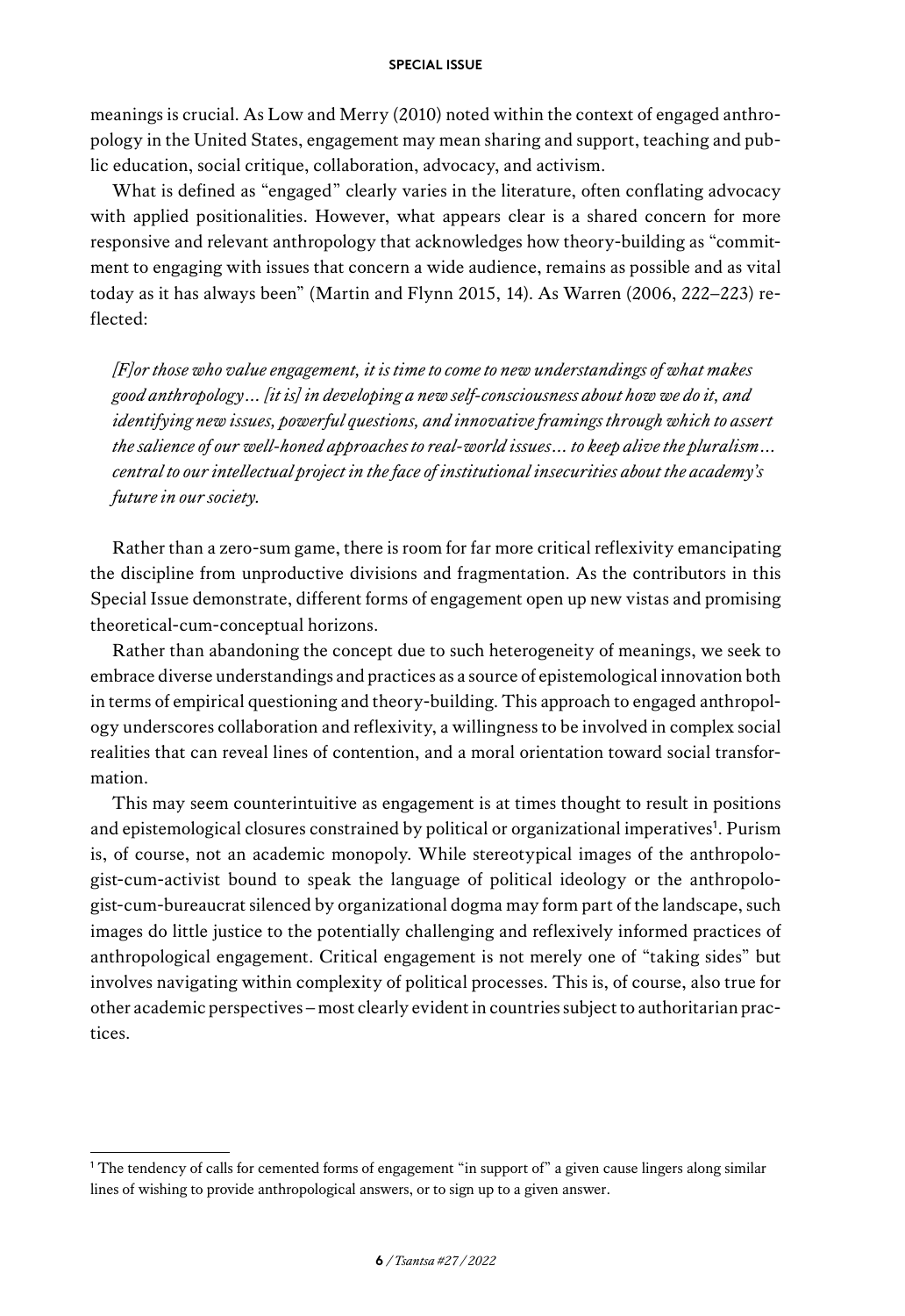## **Challenging dichotomies**

Our starting point for this volume is to question the divide between multiple forms of creative engagement and practices within and beyond academia. We argue for an expansive definition of anthropology with more room for engaged practice, also in teaching programs. This includes the recognition of how many anthropologists within and outside academia engage in multiple, and often invisible, forms of engagement. This is not meant to say that such forms of engagement are rejected by mainstream academia *per se*. Most anthropologists working in academia engage with their interlocutors in one way or another and whose participation in the process of knowledge production form part of the outcomes and the relationships at play in particular social contexts. This may manifest through individual forms of support, friendship, and other expressions of relatedness, to systematic forms of engagement with organizations and movements. Yet, the analytical labor and creative outputs of an engaged anthropology often remain undervalued in various social contexts of engagement, including semantically categorized labor as "community service" and "outreach," (Scheper-Hughes 2009, 2) compared to "core" academic work and activities. To counter such divides, we seek to revalorize and build recognition of engagement as a distinct reflexive process at the heart of multiple anthropologies.

Can we move from a situation where what increasingly counts, in contemporary neoliberal metrics, is the number of peer-reviewed articles to one where public writings and reflexive societal engagements are also valued? Can we, for example, move our discipline to value not only 10-minute academic talks at prestigious anthropological conferences, but also recognize the significance of contributions to co-produced knowledge production and diverse stakeholder dialogues? This also concerns whether to mainly write for a narrow academic audience or translate ideas into accessible texts to challenge the politics of knowledge as well as unequal power relationships on multiple levels. Revisiting what we might think of as "hierarchies of significance" concern real questions and choices about whether to publish in high-ranking academic journals or seek open access outlets, publishing in local languages and taking up alternative means of communication in an effort to reach concerned stakeholders.

The search for a meaningful engagement is also reflected in a strong call from students to be trained in the practice and get prepared to face dilemmas of engagement rather than limiting training shaped by "pure" academic trajectories and associated ideal types of *homo academicus*. Changing landscapes require new approaches that move beyond unproductive dichotomies and divides between "academic" and "engaged" anthropology that may still prevail and continue to shape the conversation (Martin and Flynn 2015). We argue that this prevents a clear and reflexive positionality concerned not only with textual production but also societal involvement and relational connection.

Even as a growing body of literature emphasizes the benefits of engagement, a series of dichotomies, in part shaped by funding and hiring practices, hinder a more recognized and productive role and contribution of engaged anthropology (Abram and Pink 2015). We join Kirsch (2018) in aiming to destabilize "this prevailing dichotomy," suggesting it in the plural – as dichotomies maintaining a problematic divide between the pure and productive aca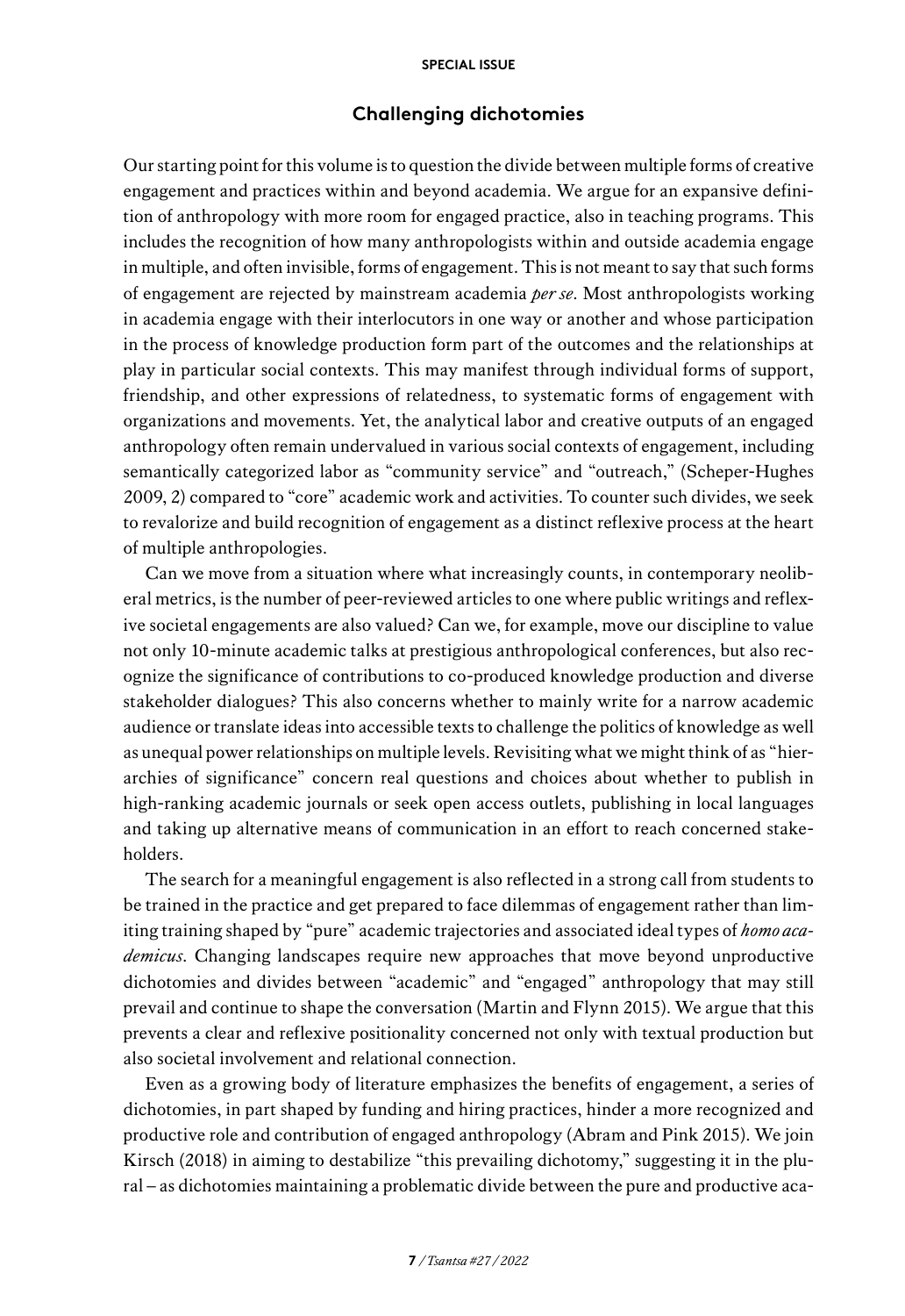demic analysis with the practice of doing engaged, yet analytically poor, inquiry. Engagement is far too often perceived as an ideological straitjacket (leading to intellectually compromised activity), limiting the scope for independent and critical analysis (Hastrup et al. 1990, 301). Engagement may thus be misrecognized as embarking upon unreflexive "doing" or "dependent" application of existing ideas with a specific problem-orientation or agenda too close to interlocutors instead of the independent open-ended "thinking" and generalizable scholarship of "pure" academia.

Most anthropologists would object against such implicit dichotomies and essentialisms; whether that of academic *per se* reduced to disengaged and publicly irrelevant<sup>2</sup>, or vice versa, engagement as politically relevant, yet analytically impotent. Still, such dichotomies persist in different shades and forms (Martin and Flynn 2015). From distinctions between the anthropology of development and that of development anthropology (Escobar 1991) to the implicit understanding with wording such as *applied* anthropology, one side is concerned with thinking and the making of ideas, while the other is about doing and applying. One side offers critical independent analysis, while the other involves "getting your hands dirty" through engagement with societal issues, agendas, and political processes.

The undoing or transformation of such outmoded dichotomies requires additional efforts to move beyond the idea of a contradiction between engagement and being academic, between being useful and analytical, between activism and research. It is therefore imperative to challenge the implicit analytical hierarchy and epistemological othering of "engaged" anthropology and in turn, harvest the full potential of engagement in both theoretical and practical terms.

## **Repositioning engaged anthropology**

First, we suggest that engaged anthropology offers a sobering reality check on power relations and the possibility for multiple positionalities beyond that of academic observation from a perceived neutral distance. On the one hand, if funding and political ties may constrain engaged anthropology, critical epistemology has long demonstrated that even academic analysis is situated in a field of power relations. Imbalances and inequalities are not only part and parcel of the world we study, but also shape our academic institutions, dramatically illustrated, for example, by how neoliberalism deepens the artificial divide between individual intellectual performance and the collective nature of knowledge production (Donskis et al. 2019). On the other hand, the engaged anthropology proposed here prompts a more reflexive and processual take on distance, no longer as given, but as the result of a critical process of what we might call analytical distanciation.

Secondly, the idea of engaging with topics of social inequality and racism is often conflated with occupying a distinct positionality against such inequalities and racialized prac-

<sup>&</sup>lt;sup>2</sup> Obviously, standing up for academic independence is in many places itself a matter of engagement and risk, challenging attempts to discard academic analysis as non-engaged. Even a cursory gaze to the conditions of academic freedoms in many places in the world raises the stakes of merely maintaining academic independence.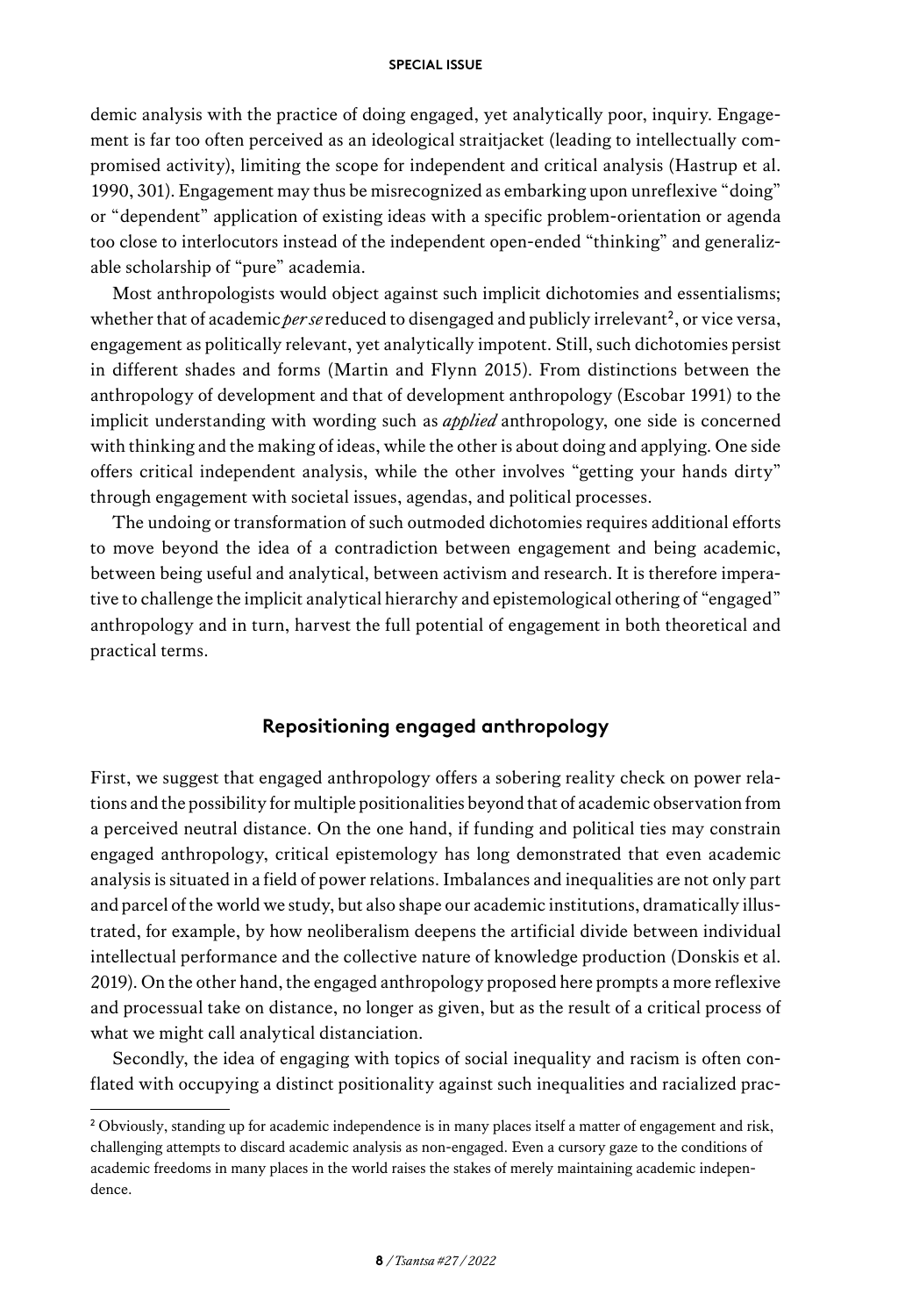tices. It is time to render engagements plural rather than a somewhat caricatured position of anthropologists on the frontlines. Engaged conversations are frequently not *per se* about adopting a given stance or taking sides in political battlefields, but rather about engaging with multiple and situated positionalities and values. While this is arguably a shared starting point for most anthropology, what engaged anthropology brings to the table is a readiness to converse critically and engage reflexively with interlocutors and the wider public. In doing so, it simultaneously raises existential and practical questions about both the *why* (the purpose) and the *how* (the modes and modalities) of our discipline in relation to world engagements.

Thirdly, we challenge the idea that engagement leads to the loss of criticality. A typical association being made is how engaged representations suffer from ideological veils compared to an otherwise nonpartisan or independent analysis. If certain forms of activism may run this risk, the comfort zone of armchair anthropology outside the engaged contact zone, is perhaps even more vulnerable to the loss of criticality. The idea of distance as a fixed objective safe ground is elusive. Pre-given notions of neutral distance not only obscure the ideological basis of science, but even more fundamentally ignore the situated nature of distanciality.

Fourth, if navigating complex terrains is part of all anthropological fieldwork, we argue for a new engaged reflexivity no longer just about textual voice, but equally so about societal and political reflexivity in terms of enabling different positionalities, conversations and relationships with our interlocutors. By explicit reflexive attention to the conditions of (maintaining) criticality, there is no contradiction between engaged proximity and productive analysis. We thus suggest abandoning scripted notions pertaining to "disengaged" and "engaged" anthropology, and take engagement as a reflexive process in all spheres of anthropological research and activity. Engagement prompts a reflexivity beyond the textual voice in writing as it is about positionality in particular and broader social relations, within and outside academia. This means a departure from engagement as a sidekick or an add-on towards systematically instituting it as part and parcel of anthropological work.

Finally, we argue that engagement brings new terrains of empirical, theoretical, and conceptual relevance, just as it is about recognizing that we have different practice opportunities within these hierarchies, boundaries, and forms of expression.

## **New terrains of co-creative expressions and relationships**

Engaged anthropology potentially breaks with the archetype of the lone (male) ethnographer and the observed other. Engagement entails the co-construction of shared spaces and collective process, where more participatory practices and relationships can flourish. It enables multiple forms of co-creation with partners from individuals to organizations replacing the individual anthropologist working alone with collective forms of knowledge production situated in wider fields of practice that generate transformation. This reinforces connections *with* rather than separation from those in the field of inquiry. More than observing subjects only for the sake of theory-making (Smith 1999; Lassister 2005), it is about part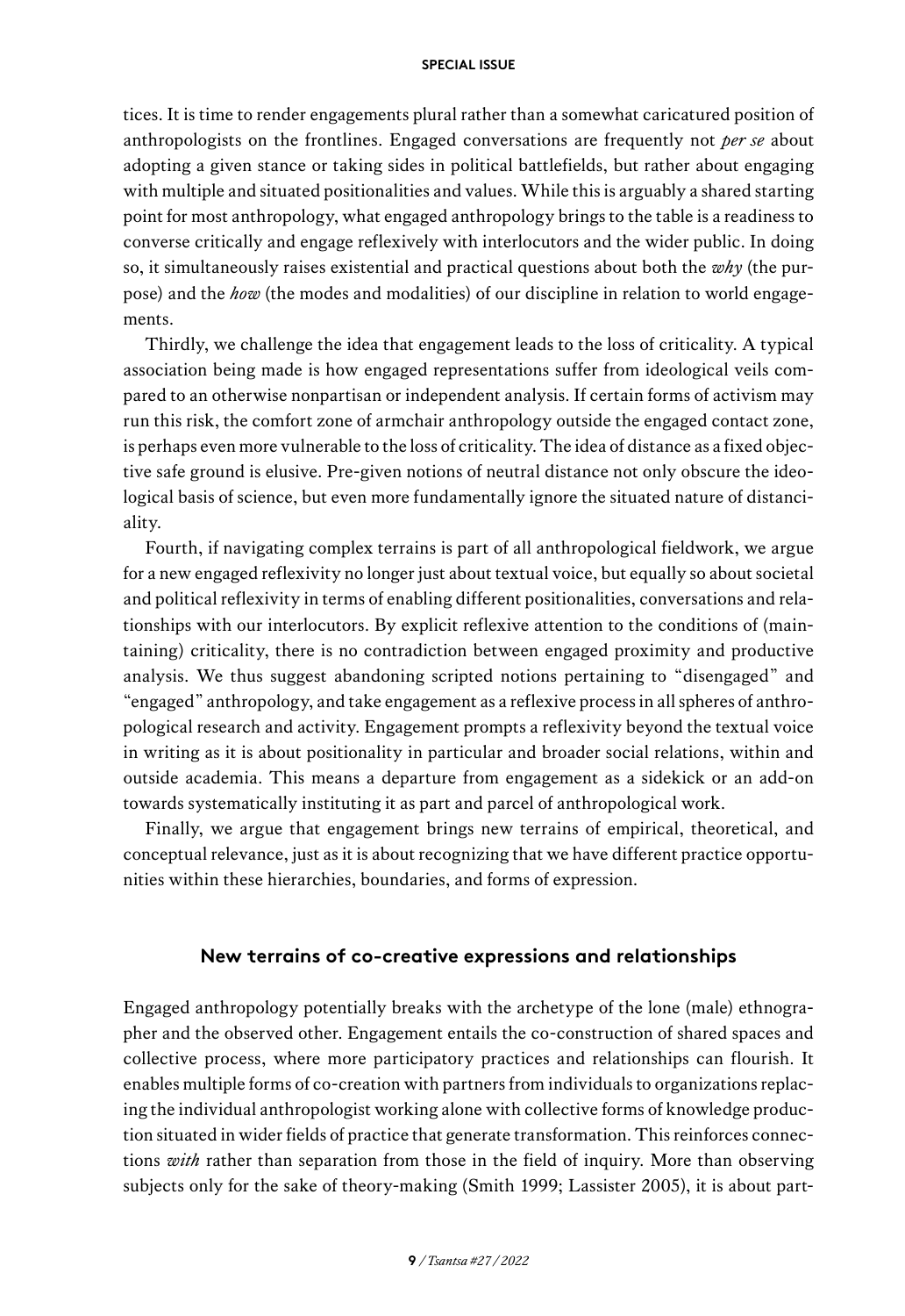nerships and positioning oneself next to or alongside the people one works with, shaping policy debates, informing, and building awareness-raising (Nagengast and Vélez-Ibañez 2004; Hale 2006). Engagement is more than just about making anthropology public or  $-$  of speaking about it, but rather about nurturing dialogic conversations (Bakhtin 1981). This not only concerns speech and action, but also writing manifestations. Engagement entails writing with, rather than just about as illustrated by work with UN Special Rapporteurs and activists (Larsen et al. 2020), migrants (Jeffery et al. 2019) and many others. Engagement may allow for the amplification of voices less heard, contributing to more participatory knowledge co-creations even leading to co-authorships (Tibet and Deeq 2019). These approaches often necessitate ontological and epistemological shifts where different forms of knowing and being in the world are acknowledged as integral to science-making (Mignolo and Escobar 2010; Tlostanova and Mignolo 2012; Santos 2018). It also entails a multimodal approach to knowledge creation; ranging from journal articles, alternative writing approaches, presentations at public forums, to new exhibition spaces, staged performances or films shared at screening events. In today's digital realm, anthropologists also adapt to – and adopt – recent technological developments. Looking at the complexity of digitalisation, e-tools, and the algorithms of Artificial Intelligence through the lense of the digital humanities offer new terrains of anthropological engagement.

Written words in text are no longer the only imperative to the making and communication of anthropology. The expansion of anthropology going beyond written forms of engagement remains work in progress with new terrains of tactile, sensorial, and mobile dimensions of being and understanding the world.

## **Multiple facets of anthropological engagement**

 This special issue intends to make some of the multiple facets of anthropological engagement in and from Switzerland visible through a variety of examples that explore the transformative potentials of our discipline with new forms and norms of scholarship and practice. Indeed, if engagement in anthropology is not new, we seek to broaden, enrich, and complexify the understanding of how anthropological know-how may be mobilized to act within and for society, and what this means in terms of diverse languages, forms of expression, and knowledge production.

Tibet and Deeq use "affective multimodalities" to define their engagement and knowledge co-creation processes with unaccompanied asylum seekers from various backgrounds. Building on Homi Bhabha's theory on "third space," Tibet and Deeq argue that these multimodalities and the many conversations they had with unaccompanied asylum seekers led to the creation and emergence of a third space, through the sharing of their hopes and imaginaries of border crossings. The relations of trust they created with the unaccompanied asylum seekers allowed them to co-narrate a powerful and intimate account of their experiences, resist institutional divisions and conceptual routines while exploring new modalities of anthropological knowledge making.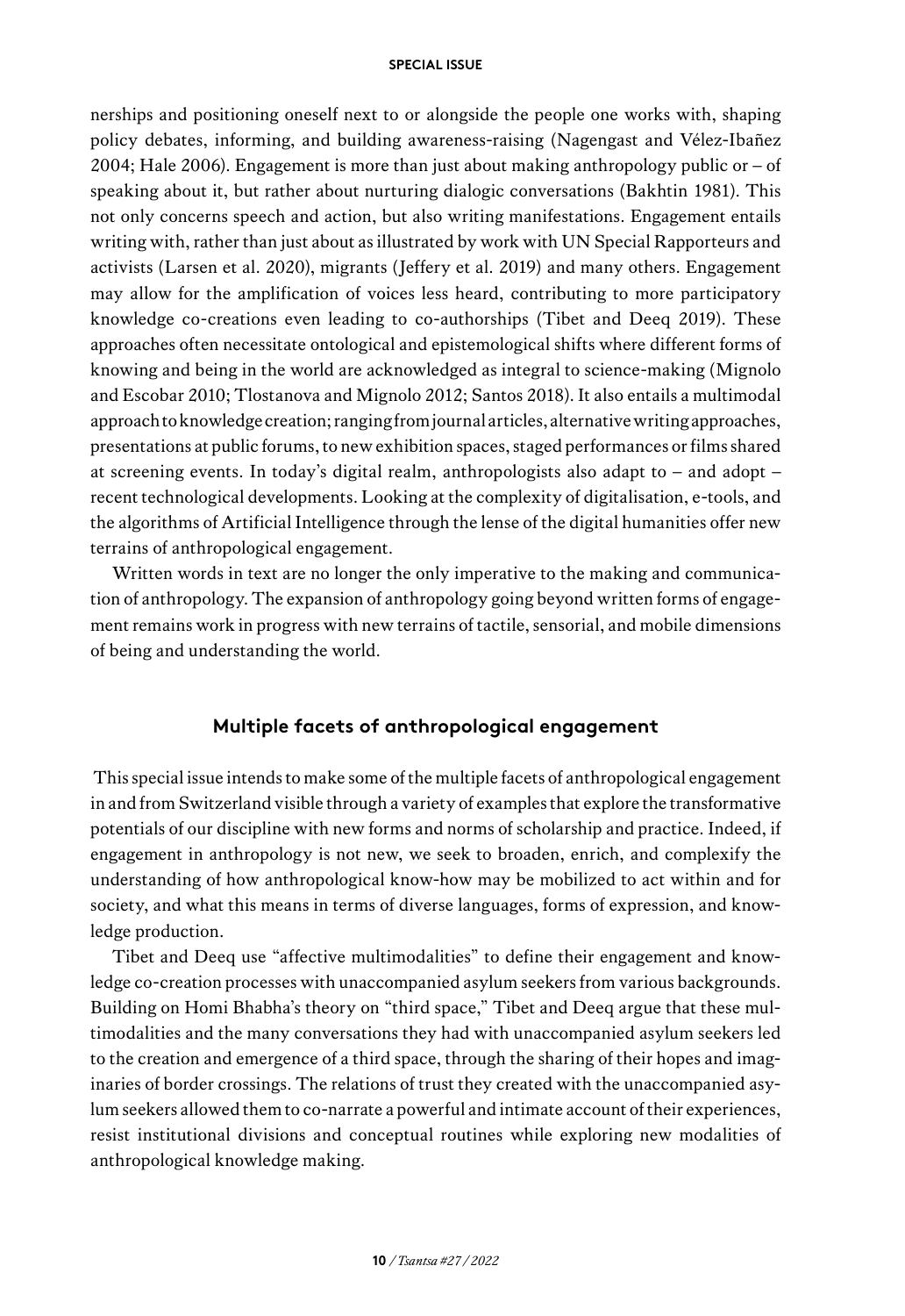Museums have long been a privileged place to think about and put into practice various forms of anthropological engagement, whether through participatory or collaborative approaches or through community engagements (Kreps 2020). They have also been a privileged place for theorizing how representation, identity formation, and power relations work. Revisiting their participative experience with Naro San artists from Botswana creating the exhibition *Kuru. L'art d'un monde en mutation* held in 2019 at the Botanical Garden of Neuchâtel, Baracchini, Gaille, and Mulhauser propose a reflection on the dialogical dynamics at stake and on the challenges and the limits of the strategies of representations of Self and the Other. Revisiting the different stages of the curatorial process, they show the importance of working on and making sense of this dialogical dimension in order to overcome the prejudice of inauthenticity that often conditions the reception of contemporary Indigenous arts in Europe, to bring the public to recognize the specificity of these expressions without confining them to their differences.

Vionnet uses dance as an epistemological tool to generate anthropological knowledge. Through a multimodal contribution encompassing video and writing at the intersection of art and anthropology, the author claims that engaged anthropology and dance enable more inclusive knowledge production. Drawing on fieldwork within dance communities in Switzerland, Vionnet considers dance as an entry point to create encounters that reach beyond language alone. Through a thought-provoking autoethnography in anthropological dance research, the author describes the many collaborations in which she engaged artists in Switzerland and beyond. In doing so, she demonstrates the challenges of co-creation, intercultural communication, and phenomenological engagement.

Naef and Brichler offer a joint contribution by an independent filmmaker trained in anthropology and an anthropologist involved in the art and cultural scene of Geneva providing an ethnographic description of the impact of the Covid-19 Pandemic on Geneva Art Worlds (Becker 1982). The first part of the article is based on a research project supported by the city of Geneva and undertaken by *EnQuêtes, Plateforme d'anthropologie*, an associative structure run by one of the authors aiming to propose action-research projects in anthropology. The second part synthesizes the results of a round-table debate organized by the authors in the context of the Interface Commission's Virtual Conference, held in March 2021. The main objective of the debate was to give a voice to artists and cultural actors in Geneva who were severely impacted by the pandemic.

This special issue also gives voice to anthropologists involved in the national and international sphere alongside local and global NGOs, international cooperation initiatives, and activism. This piece is based on a round-table discussion during the Interface Commission in March 2021 moderated by Peter Larsen and contributions by co-authors who address the advantages and dilemmas of anthropological engagement in the field of international governance, including humanitarian work, diplomacy, international organizations, the Swiss federal government, NGOs and multinationals. Bleeker stresses the role of rigorous, scientific, responsible, and emancipatory anthropology linking experiences with AIDS prevention, memory, and transitional justice. Käser mobilizes feminist anthropology to critically inform art and peace mediation efforts, while Leemann employs anthropology to investigate land-grabbing in Cambodia. Riva weaves together global virtual teaching, medical anthro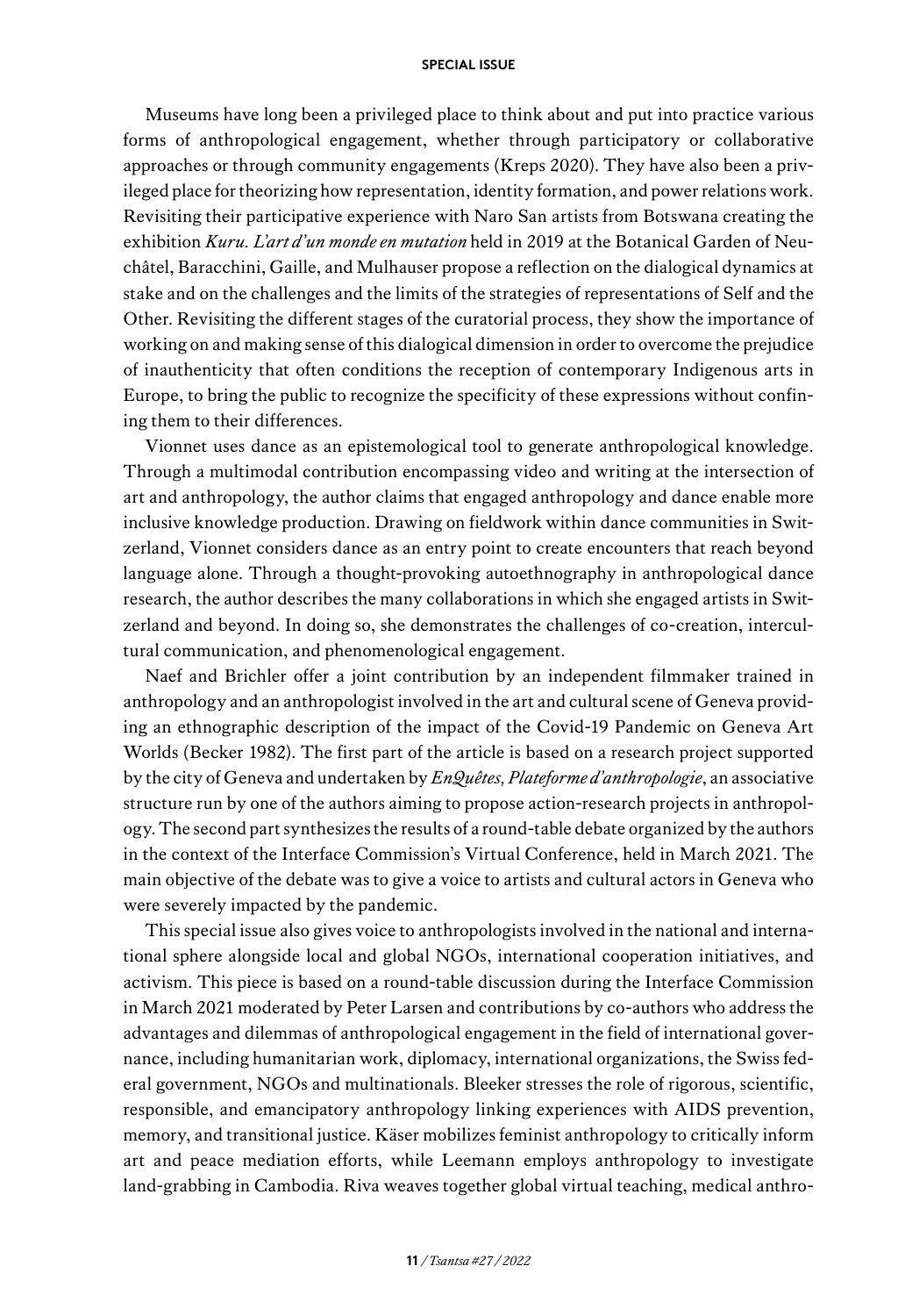pology, and capacity building as a field of future forming research and transformational pedagogy, while Schapira seeks to bridge academia and activism in Latin America. Back in Switzerland, Schulz and Hertz write as "public intellectuals" in favor of the Swiss Responsible Business Initiative.

In an interview for TSANTSA, Alex Aebi shares his views as a researcher and an engaged citizen on the role of interdisciplinarity and engagement in Swiss academia. Looking back on his career as a biologist, beekeeper, and anthropologist, he reflects on engagement as a necessity and a responsibility. His work on synthetic pesticides in Switzerland reveals both the reticence and mistrust against so-called "activist" postures within the universities as well as the opportunities that such engagement opens up for. Finally, to round off the special issue, Bacalzo reviews the recent EASA volume "Why the world needs anthropologists" (Podjed et al. 2021) situating engagement in a broader context.

## **Concluding remarks**

If engagement is at times presented as a choice, anthropological critique has long unpacked and brought to light the invisibilized legacies of government-driven, colonial, and even militarized forms of anthropological scientific practice, including the ubiquity of neoliberal rationality that normalizes the *homo oeconomicus* in our social life and even pervades the production of knowledge. It is precisely in such murky waters that the need for critical reflexive engagement becomes crystal clear. The question is not whether to engage or not, but with whom, under what conditions and with what consequences. We thus argue for a far more rigorous reflexive engagement, which does not shy away from other forms of positionality and forms of expression, but grounds such practice in reflexivity about its conditions and consequences. A critical reflexive engagement builds on ethical and political positioning. It allows for the production of knowledge within co-creative processes valuing engagement while tactfully deploying analytical distance. It entails navigating in complex landscapes. It dares to explore with the arsenal of anthropological knowledge the boundaries of education and mentoring culture. As engaged anthropologists we hope to enkindle a passion for society (Wilkinson and Kleinman 2016).

In this year of the 100th anniversary of Paolo Freire, we are inspired to build critical consciousness, unveil forces behind inequalities in society, and stimulate social action. Following Freire's example (1994), the educational dimension is central to our work, not merely the idea of transmitting skills, but that of expanding possibilities for engaged reflection, action, and new forms of relationships. Lastly, we do not take democratic freedom and economic privilege enjoyed by the institutions of anthropology in Switzerland for granted. Rather, we see an opportunity for our institutions to become even better at promoting diversity and inclusion. Practices of engagement offer a foothold for anthropology to stay relevant and inspirational well beyond academic circles. A politically reflexive and engaged anthropology does not shy away from action to unsettle the inhumane, ecologically destructive, divisive, and oppressive hegemonies.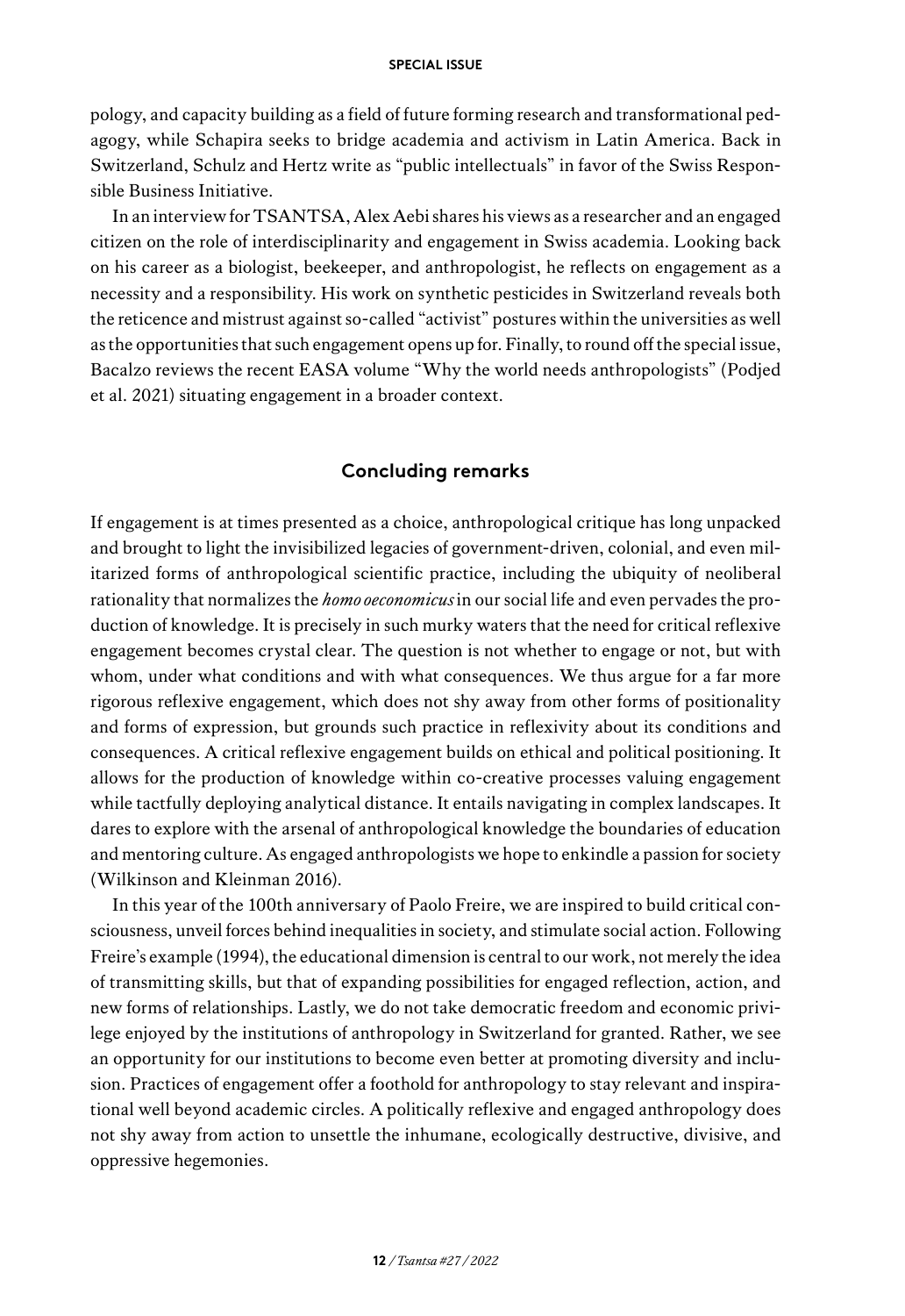### **References**

#### **Abram, Simone, and Sarah Pink.** 2015.

"Introduction: Mediating publics and anthropology." In *Media, Anthropology and Public Engagement*, edited by Sarah Pink and Simone Abram, 1–22. New York: Berghahn Books.

**Bakhtin, Mikhail M., and Michael Holquist.**  1981. *The Dialogic Imagination: Four Essays.*  Translated by Caryl Emerson and Michael Holquist. Austin, TX: University of Texas Press. **Becker, Howard.** 1982. *Art Worlds.* Berkeley, CA: University of California Press.

**Besteman, Catherine.** 2013. "Three Reflections on Public Anthropology." *Anthropology Today*  29, no. 6: 3–6. [https://doi.org/10.1111/1467-](https://doi.org/10.1111/1467-8322.12069)[8322.12069](https://doi.org/10.1111/1467-8322.12069)

## **Besteman, Catherine, and Angelique Haugerud.** 2013. "The Desire for Relevance." *Anthropology Today* 29, no. 6: 1–2. [https://doi.](https://doi.org/10.1111/1467-8322.12068) [org/10.1111/1467-8322.12068](https://doi.org/10.1111/1467-8322.12068)

**Bringa, Tone, and Synnøve K.N. Bendixsen.**  2016. "Introduction." In *Engaged Anthropology: Views from Scandinavia*, edited by Tone Bringa and Synnøve K.N. Bendixsen, 1–22. London: Palgrave Macmillan. [https://doi.org/10.1007/978-3-319-](https://doi.org/10.1007/978-3-319-40484-4)[40484-4](https://doi.org/10.1007/978-3-319-40484-4)

**Donskis, Leonidas, Ida Sabelis, Frans Kamsteeg, and Harry Wels.** 2019. *Academia in Crisis: The Rise and Risk of Neoliberal Education in Europe*. Leiden: Brill. [https://doi.org/10.1163/](https://doi.org/10.1163/9789004402034)  [9789004402034](https://doi.org/10.1163/9789004402034)

**Eriksen, Thomas Hylland.** 2006. *Engaging Anthropology: The Case for a Public Presence*. Oxford: Berg.

**Escobar, Arturo.** 1991. "Anthropology and the Development Encounter: The Making and Marketing of Development Anthropology." *American Ethnologist* 18, no. 4: 658–682. [https://doi.](https://doi.org/10.1525/ae.1991.18.4.02a00020) [org/10.1525/ae.1991.18.4.02a00020](https://doi.org/10.1525/ae.1991.18.4.02a00020) 

**Freire, Paulo.** 1994. *Pedagogy of Hope, Reliving Pedagogy of the Oppressed.* Translated by Robert R. Barr. London: Bloomsbury Academic.

**Hale, Charles.** 2006. "Activist Research vs. Cultural Critique: Indigenous Land Rights and the Contradictions of Politically Engaged Anthropology." *Cultural Anthropology* 21, no. 1: 96–120. <https://doi.org/10.1525/can.2006.21.1.96>

**Hastrup, Kirsten, Peter Elsass, Ralph Grillo, Per Mathiesen, and Robert Paine.** 1990. "Anthropological Advocacy: A Contradiction in Terms?" *Current Anthropology* 31, no. 3: 301–311.

<https://doi.org/10.1086/203842> **Jeffery, Laura, Mariangela Palladino, Rebecca Rotter, and Agnes Woolley.** 2019. "Creative Engagement with Migration." *Crossings: Journal of Migration and Culture* 10, no. 1: 3–17. [https://doi.org/10.1386/cjmc.10.1.3\\_1](https://doi.org/10.1386/cjmc.10.1.3_1)

**Kirsch, Stuart.** 2018. *Engaged Anthropology*. *Politics Beyond the Text*. Oakland, CA: University of California Press. [https://doi.org/10.1525/califor](https://doi.org/10.1525/california/9780520297944.001.0001)[nia/9780520297944.001.0001](https://doi.org/10.1525/california/9780520297944.001.0001)

**Kirsch, Stuart.** 2002. "Anthropology and Advocacy: A Case Study of the Campaign against the Ok Tedi Mine." *Critique of Anthropology* 22, no. 2: 175–200. [https://doi.org/10.1177/03075X](https://doi.org/10.1177/03075X02022002851)  [02022002851](https://doi.org/10.1177/03075X02022002851)

**Kreps, Christina F.** 2020. *Museums and Anthropology in the Age of Engagement*. New York; London: Routledge. [https://doi.org/10.4324/9780](https://doi.org/10.4324/9780203702208)  [203702208](https://doi.org/10.4324/9780203702208)

**Larsen, Peter, Philippe Le Billon, Mary Menton, José Aylwin, Jörg Balsiger, David Boyd, Michel Forst, Fran Lambrick, Claudelice Santos, Hannah Storey, and Susan Wilding.** 2020. "Understanding and Responding to the Environmental Human Rights Defenders Crisis: The Case for Conservation Action." *Conservation Letters* 14, no. 3, e12777. <https://doi.org/10.1111/conl.12777>

**Lassiter, Luke Eric.** 2005. "Collaborative Ethnography and Public Anthropology." *Current Anthropology* 46: 83–106. [https://doi.](https://doi.org/10.1086/425658) [org/10.1086/425658](https://doi.org/10.1086/425658)

**Low, Setha M., and Sally Engle Merry.** 2010. "Engaged Anthropology: Diversity and Dilemmas: An Introduction to Supplement 2." *Current Anthropology* 51, no. S2: 203–226. [https://doi.](https://doi.org/10.1086/653837) [org/10.1086/653837](https://doi.org/10.1086/653837)

**Lyon-Callo, Vincent, and Susan Brin Hyatt.** 2003 "The Neoliberal State and the Depoliticization of Poverty: Activist Anthropology and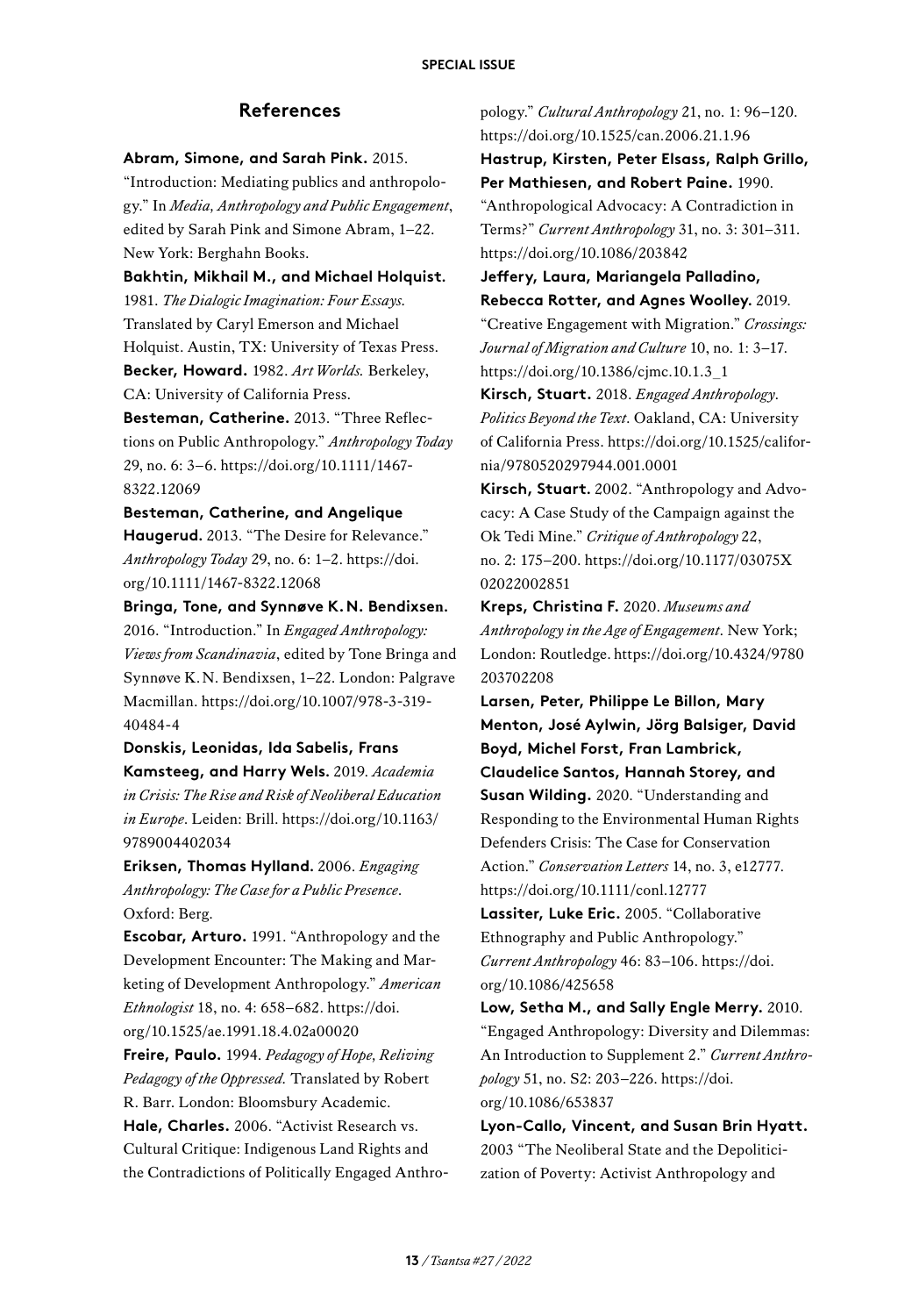'Ethnography from Below'." *Urban Anthropology and Studies of Cultural Systems and World Economic Development* 32, no. 2: 175–204.

**Martin, Kier, and Alex Flynn.** 2015. "Anthropological Theory and Engagement: A Zero-sum Game?" *Anthropology Today* 31, no. 1: 12–14. <https://doi.org/10.1111/1467-8322.12153>

**Mignolo, Walter D., and Arturo Escobar, eds.** 2010. *Globalization and the Decolonial Option*. London; New York: Routledge.

**Nagengast, Carole, and Carlos G. Vélez-Ibañez**. 2004. *Human Rights: The Scholar as Activist*. Oklahoma City, OK: Society for Applied Anthropology.

**Podjed, Dan, Meta Gorup, Pavel Borecký, and Carla Guerrón Montero, eds.** 2021.

*Why the World Needs Anthropologists*. New York: Routledge. [https://doi.org/10.4324/97810030](https://doi.org/10.4324/9781003087397)  [87397](https://doi.org/10.4324/9781003087397)

**Santos, Boaventura de Sousa.** 2018. *The End of the Cognitive Empire: The Coming of Age of Epistemologies of the South.* Durham, NC; London: Duke University Press.

**Scheper-Hughes, Nancy.** 2009. "Making Anthropology Public." *Anthropology Today* 25, no. 4: 1–3. [https://doi.org/10.1111/j.1467-8322.](https://doi.org/10.1111/j.1467-8322.2009.00674.x)  [2009. 00674.x](https://doi.org/10.1111/j.1467-8322.2009.00674.x)

**Scheper-Hughes, Nancy.** 1995. "The Primacy of the Ethical: Propositions for a Militant Anthropology." *Current Anthropology* 36: 409–420. <https://doi.org/10.1086/204378>

**Sillitoe, Paul.** 2015. "The Dialogue between Indigenous Studies and Engaged Anthropology." In *Indigenous Studies and Engaged Anthropology. The Collaborative Moment*, edited by Paul Sillitoe, 1–29. Farnham, Surrey: Ashgate Publishing Limited.<https://doi.org/10.4324/9781315588377-1>

**Smith, L. Tuhiwai.** 1999. *Decolonizing Methodologies: Research and Indigenous Peoples*. London: Zed Books.

**Tibet, Eda Elif, and Abdi Deeq.** 2018. "De Novo: Photography as a Way of Finding Place in the World, Presenting Abdi Deeq's Art-Work. (Also in French: De Novo: "La photographie comme une façon de trouver sa place au sein du Monde")." *Jeunes et Mineurs en Mobilit*é 4: 18–35.

#### **Tlostanova, Madina V., and Walter**

**D. Mignolo.** 2012. *Learning to Unlearn: Decolonial Reflections from Eurasi and the Americas*. Columbus, OH: Ohio State University Press.

**Warren, Kay B.** 2006. "Perils and Promises of Engaged Anthropology. Historical Transitions and Ethnographic Dilemmas." In *Engaged Observer: Anthropology, Advocacy, and Activism*, edited by Victoria Sanford and Asale Angel-Ajani, 213–227. New Brunswick: Rutgers University Press. **Wilkinson, Iain, and Arthur Kleinman.** 2016. *A Passion for Society: How We Think About Human Suffering.* Berkeley, CA: University of California Press. [https://doi.org/10.1525/california/97805](https://doi.org/10.1525/california/9780520287228.001.0001)  [20287228.001.0001](https://doi.org/10.1525/california/9780520287228.001.0001)

#### **Authors**

**Peter Bille Larsen**  $\bullet$  is a senior lecturer and researcher at the Universities of Zurich and Geneva as well as visiting fellow at the College of Humanities, EPFL in Lausanne. His work addresses the governance intersection between heritage, sustainable development, and social equity issues at both local and global levels through both practice and research. Key publications include *Post-frontier Resource Governance* (Palgrave, 2015), *The Anthropology of Conservation NGOs* (Palgrave, 2018), *World Heritage and Human Rights* (Routledge, 2018), and *World Heritage and Sustainable Development* (Routledge, 2018) as well as recent publications on indigenous rights and environmental defenders. He engages extensively with NGOs, UN bodies, and international networks and is currently member of the Swiss Commission for UNESCO.

#### *[peter.larsen@unige.ch](mailto:peter.larsen@unige.ch) Universities of Zurich and Geneva*

**Doris Bacalzo**  $\bullet$  is an associate researcher at the Department of Social and Cultural Anthropology, University of Lucerne. Her research focuses on the political economy of social relations and inequalities, and processes of social differentiation, marginalization, exclusion, and social transformation as they obtain in local settings and populations with